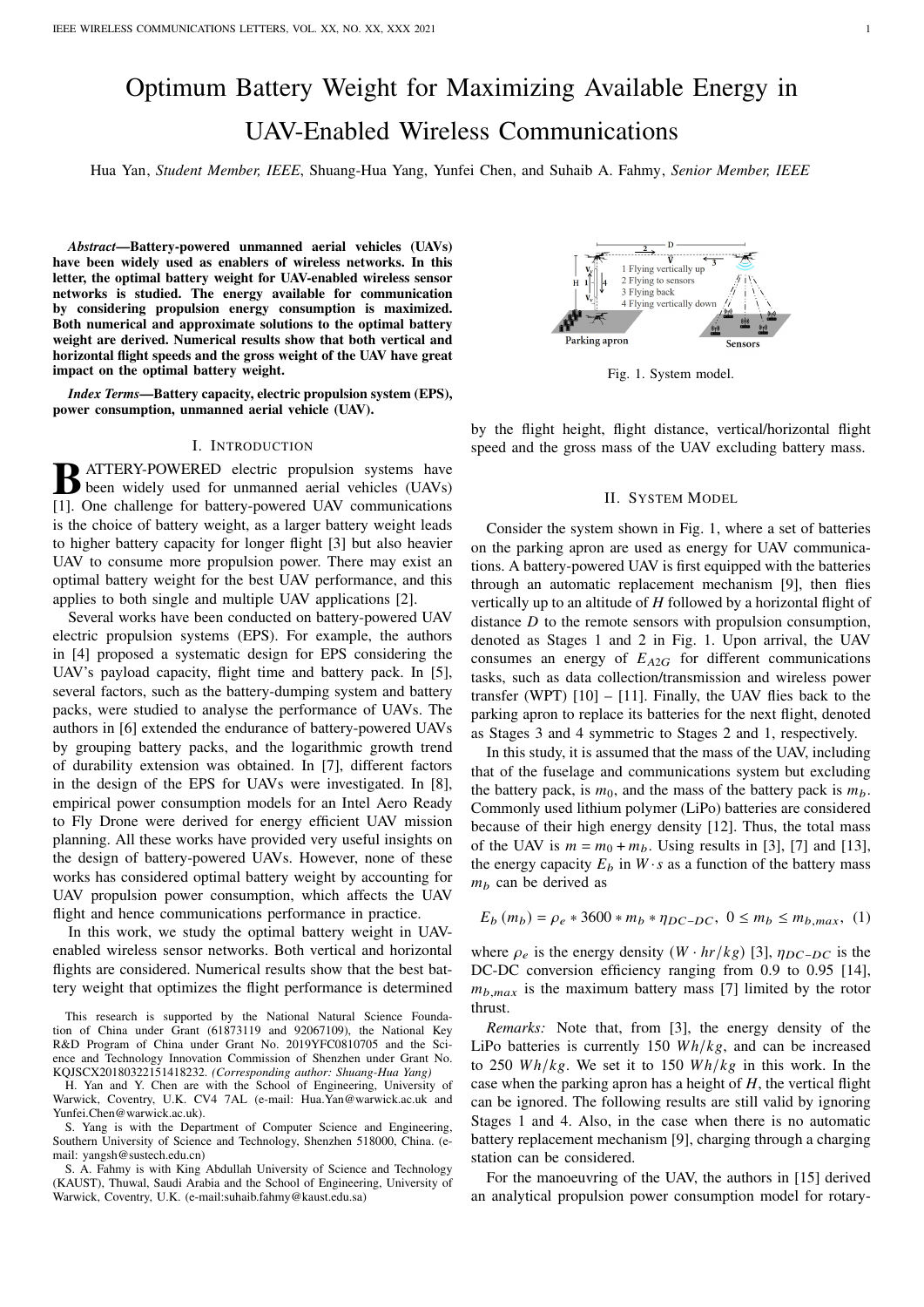wing UAVs flying at a speed of  $V$  with fixed height and rotor thrust as

$$
P(V) = P_0 \left( 1 + \frac{3V^2}{U_{tip}^2} \right) + P_1 \left( \sqrt{1 + \frac{V^4}{4v_0^4}} - \frac{V^2}{2v_0^2} \right)^{\frac{1}{2}} + \frac{d_0 \rho s A V^3}{2},
$$
\n(2)

where  $P_0 = \frac{\delta}{8}$  $\frac{\delta}{8} \rho s A \Omega^3 R^3$  and  $P_1 = (1 + k) \sqrt{\frac{(mg)^3}{2\rho A}}$  are two constants related to the physical properties of the UAV and the flight environment, including profile drag coefficient  $\delta$ , air density  $\rho$ , rotor solidity s, rotor disc area A, blade angular velocity  $Ω$ , rotor radius  $R$ , incremental correction factor to induced power  $k$  and gravity acceleration  $g, U_{tip}$  denotes the tip speed of the rotor blade,  $v_0 = \sqrt{\frac{mg}{2\rho A}}$  and  $d_0$  are the mean rotor induced velocity and the fuselage drag ratio, respectively. Details can be found in [15].

For vertical flight, the authors in [16] derived the power consumption model as

$$
P_v(V_v, a) = P_2 + \frac{T}{2} \left( V_v + \sqrt{V_v^2 + \frac{2T}{\rho A}} \right),
$$
 (3)

where  $T = m(a + g)$  is the rotor thrust,  $V_v$  is the velocity of vertical flight,  $P_2 = \frac{\delta}{8}$  $\frac{\delta}{8} \rho s A \Omega^3 R^3 + k \sqrt{\frac{(mg)^3}{2\rho A}}, \ g = 9.8 \ m/s^2$  is the gravitational acceleration,  $a > 0$  is the acceleration for ascending and  $a < 0$  for descending. We will calculate the propulsion energy consumption using these models.

In general, the performance of a UAV depends on the battery weight  $m_b$ . For small  $m_b$ , the total mass m is small so that the amount of energy consumed by UAV manoeuvring operations is small. However, the available energy  $E_b$  is also small, which results in shorter flight time or less energy for communications. There may exist an optimal  $m<sub>b</sub>$ .

Denote the transmit power at the UAV as  $P_{uav-t}$  in dB. The received power at the ground sensor considering path loss [17] is

$$
P_r = P_{uav-t} - \frac{A_0}{1 + a_0 e^{-b_0(\theta_0 - a_0)}} - B_0,
$$
 (4)

where  $A_0 = \eta_{LOS} - \eta_{NLOS}$ ,  $B_0 = 20 \lg(H) + 20 \lg(4\pi f/c) +$  $\eta_{NLOS}$ , c is the speed of light,  $\theta_0$  is the elevation angle,  $\eta_{LOS}$ ,  $\eta_{NLOS}$ ,  $a_0$  and  $b_0$  are constants related to the propagation environments. The achievable rate in bits/Hz (bs/Hz) is

$$
R = \tau \log_2 \left( 1 + \frac{10^{\frac{P_r}{10}}}{10^{\frac{\sigma^2}{10}}} \right),\tag{5}
$$

where  $\tau = \frac{E_{A2G}}{P_{uav-t}}$  $\frac{E_{A2G}}{10^{P_{U2U}-1}}$  is the time for data transmission while hovering,  $\overrightarrow{P(0)}$  is the hovering power when the speed is zero  $(V = 0$  in (2)), and  $\sigma^2$  is the received noise power at the sensor.

## III. OPTIMIZATION OF BATTERY WEIGHT

In this section, we will maximize  $E_{A2G}$  to derive the optimal battery weight.  $E_{A2G}$  is given by

$$
E_{A2G} = E_b (m_b) - 2 \int_0^{T_v} P_v(V_v, a) dt - 2 \int_0^{T_h} P(\overline{V}) dt, (6)
$$

where 2 comes from the symmetric process of Stages 1 and 4, Stages 2 and 3,  $T_v = \frac{H}{V_v} + \frac{V_v}{a}$  is the time for ascending in Stage 1 or the time for descending in Stage 4, assumed to be symmetric,  $T_h = \frac{D}{\overline{V}}$  $\frac{D}{\overline{V}}$  is the time for horizontal flight in Stage 2 or 3,  $\overline{V}$ is the mean velocity used to calculate the propulsion energy

without considering the acceleration or deceleration, as they are relatively small compared with the long flight at constant speed. The calculation of  $\int_0^{T_V} P_V(V_v, a) dt$  is divided into three parts, acceleration, constant speed and deceleration, in which the rotor thrust T are  $m(a + g)$ ,  $mg$  and  $m(g - a)$ , respectively. Thus, one has

$$
E_{A2G} = E_b (m_b) - E_{vF} - E_{hF},
$$
 (7)

where

$$
E_{vF} = 2P_2 \left(\frac{H}{V_v} + \frac{V_v}{a}\right) + mg \left(\sqrt{V_v^2 + \frac{2mg}{\rho A}}\right) \left(\frac{H}{V_v} - \frac{V_v}{a}\right)
$$
  
+  $m (a + g) \left(\frac{V_v}{2a} \zeta_1 + \frac{m (a + g)}{a\rho A} \ln \frac{V_v + \zeta_1}{\xi_1}\right) + mgH$   
+  $m (g - a) \left(\frac{V_v}{2a} \zeta_2 + \frac{m (g - a)}{a\rho A} \ln \frac{V_v + \zeta_2}{\xi_2}\right),$   

$$
E_{hF} = 2\left[P_0 \left(1 + \frac{3\overline{V}^2}{U_{tip}^2}\right) + P_1 S_1 + \frac{d_0 \rho s A \overline{V}^3}{2}\right] \frac{D}{V},
$$

are the total energy for vertical and horizontal flights, respectively,  $\zeta_1 = \sqrt{V_v^2 + \frac{2m(a+g)}{gA}}, \zeta_1 = \sqrt{\frac{2m(a+g)}{gA}}, \zeta_2 =$  $\sqrt{V_v^2 + \frac{2m(g-a)}{\rho A}}, \xi_2 = \sqrt{\frac{2m(g-a)}{\rho A}}$  and  $\zeta_1 =$  $\sqrt{\sqrt{1+\frac{\overline{V}^4}{4v^4}}}$  $\frac{\overline{V}^4}{4v_0^4} - \frac{\overline{V}^2}{2v_0^2}$  $rac{V}{2v_0^2}$ . To maximize  $E_{A2G}$ , one further has

$$
\frac{\partial E_{A2G}}{\partial m_b} = \rho_e * 3600 * \eta_{DC-DC} - \frac{\partial E_{\nu F}}{\partial m_b} - \frac{\partial E_{hF}}{\partial m_b},\qquad(8)
$$

where

$$
\frac{\partial E_{hF}}{\partial m_b} = \frac{\sqrt{2}D}{\overline{V}} (1+k) g \left( \sqrt{5^2 - \overline{V}^2} + \frac{m^2 g^2}{25^2 \rho^2 A^2 \sqrt{5^2 - \overline{V}^2}} \right),
$$

$$
\frac{\partial E_{vF}}{\partial m_{b}} = g \left( \frac{H}{V_{v}} - \frac{V_{v}}{a} \right) \left( \sqrt{V_{v}^{2} + \frac{2mg}{\rho A}} + \frac{mg}{\rho A \sqrt{V_{v}^{2} + \frac{2mg}{\rho A}}} \right) \n+ \frac{V_{v}}{2} \left( \zeta_{1} - \zeta_{2} \right) - \frac{V_{v}g}{2a} \left( \zeta_{1} + \zeta_{2} \right) + \left( \frac{H}{V_{v}} + \frac{V_{v}}{a} \right) \frac{3k\sqrt{mg^{3}}}{\sqrt{2\rho A}} \n+ \frac{mV_{v}}{2a\rho A} \left( \frac{(a+g)^{2}}{\zeta_{1}} + \frac{(g-a)^{2}}{\zeta_{2}} \right) + gH \n+ \frac{2m}{a\rho A} \left( (a+g)^{2} \ln \frac{V_{v} + \zeta_{1}}{\zeta_{1}} + (g-a)^{2} \ln \frac{V_{v} + \zeta_{2}}{\zeta_{2}} \right) \n+ \frac{m^{2}}{a\rho^{2} A^{2}} \left( \frac{(a+g)^{3}}{(V_{v} + \zeta_{1}) \zeta_{1}} - \frac{(a+g)^{3}}{\zeta_{1}^{2}} + \frac{(g-a)^{3}}{(V_{v} + \zeta_{2}) \zeta_{2}} - \frac{(g-a)^{3}}{\zeta_{2}^{2}} \right),
$$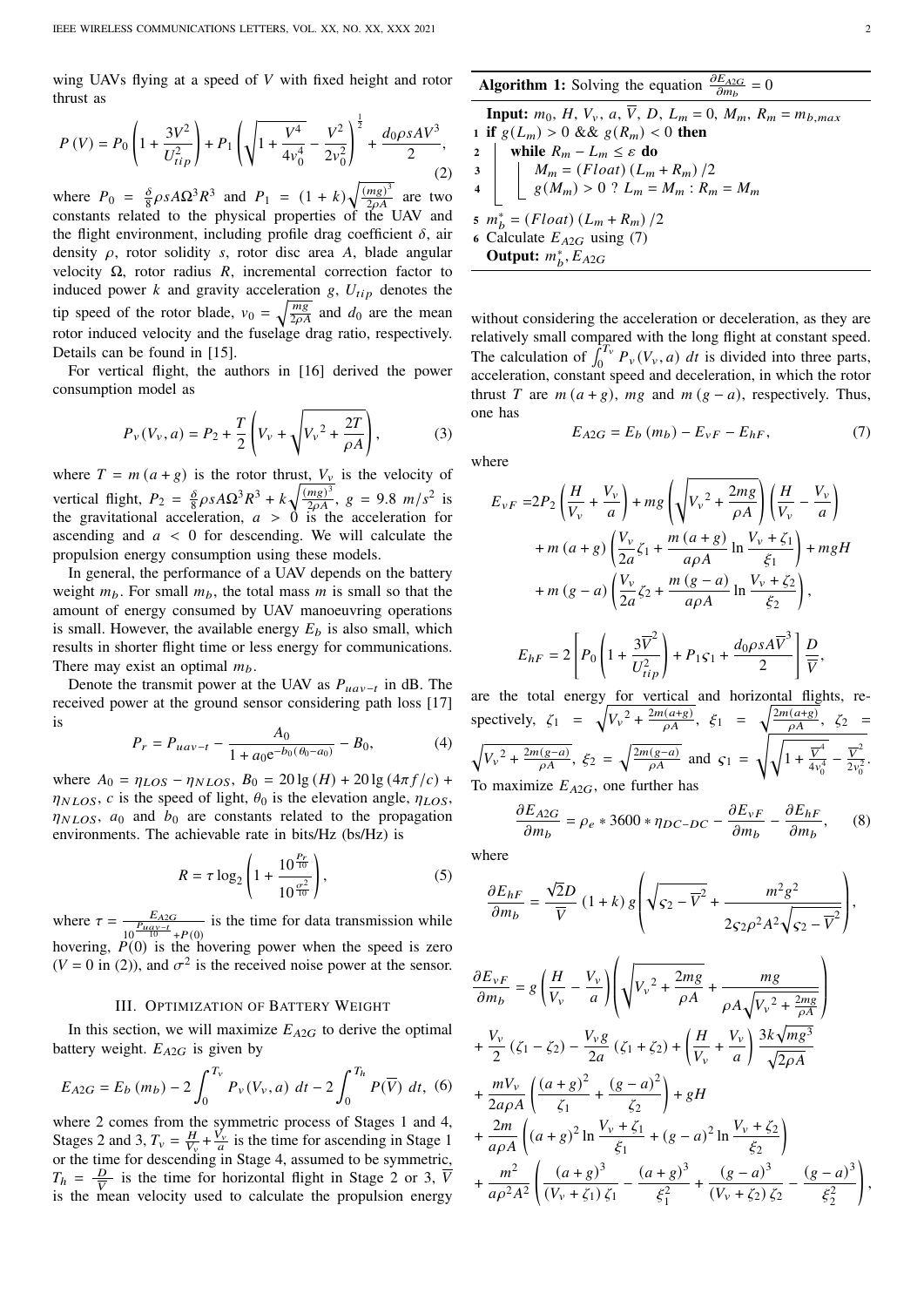

Fig. 2. Throughput,  $E_{A2G}$  and  $\tau$  changing with  $m_b$ .

 $s_2 =$  $\sqrt{4v_0^4 + \overline{V}^4}$ . Taking the second-order derivative of (7), one has

$$
\frac{\partial^2 E_{A2G}}{\partial m_b^2} = -\left(\frac{\partial^2 E_{vF}}{\partial m_b^2} + \frac{\partial^2 E_{hF}}{\partial m_b^2}\right), \ 0 \le m_b \le m_{b,max}.\tag{9}
$$

Using the energy density of 150  $Wh/kg$  in [3] and the parameters from Table I in [15], it is found that  $\frac{\partial^2 E_{A2G}}{\partial m_b^2} < 0$ , when  $m_b$  is between 0 and  $m_{b,max} = 20$  kg [7]. This implies that the function  $E_{A2G}$  has a unique maximum at  $m_b = m_b^*$ . It is challenging to obtain the exact solution  $m_b^*$  by solving the equation  $\frac{\partial E_{A2G}}{\partial m_b} = 0$ . Denote  $g(m_b) = \frac{\partial E_{A2G}}{\partial m_b}$ . This can be solved using the binary search in Algorithm 1.

In Algorithm 1,  $\varepsilon > 0$  is the given precision tolerance. Thus, its complexity is  $O(\log_2 \frac{m_{b,max}}{\varepsilon})$ . Note that, if  $g(L_m = 0) > 0$ and  $g(R_m) \geq 0$ ,  $E_{A2G}$  will achieve its maximum at  $m_b = R_m$ . If  $g(L_m = 0) \le 0$  and  $g(R_m) < 0$ , it will achieve its maximum at  $m_b = L_m$ , but  $m_b = L_m = 0$ . Once the maximum energy of  $E_{A2G}$  is obtained, the maximum achievable throughput can be derived using (5).

Next, consider an approximation. In (2),  $\left(\sqrt{1 + \frac{V^4}{4\sigma^2}}\right)$  $rac{V^4}{4v_0^4} - \frac{V^2}{2v_0^2}$  $2v_0^2$  $1/2$ can be approximated as  $\frac{v_0}{V}$  by applying the first-order Taylor

approximation  $(1+x)^{1/2} \approx 1 + \frac{1}{2}x$  when  $(\frac{v_0}{V})^4 \ll 1$ . Then,

$$
E_{hF} \approx \frac{2P_0 D}{\overline{V}} \left( 1 + \frac{3\overline{V}^2}{U_{tip}^2} \right) + \frac{(1+k) m^2 g^2 D}{\rho A \overline{V}^2} + d_0 \rho s A \overline{V}^2 D. (10)
$$

Also, if the acceleration time during vertical flight is less than that during constant speed, the consumption during vertical flight can be calculated using a mean velocity of  $\overline{V_v}$  as

$$
E_{vF} \approx \left(2P_2 + mg\overline{V_v} + mg\sqrt{\overline{V_v}^2 + \frac{2mg}{\rho A}}\right)\frac{H}{\overline{V_v}}.\tag{11}
$$

Denote  $E_{vF}$  as  $h(m_b)$  and use the second-order Taylor approximation at  $m_b = 0$ , one has

$$
E_{vF} \approx h(0) + h'(0)m_b + \frac{1}{2}h''(0)m_b^2,
$$
 (12)

where 
$$
h(0) = \left(\frac{\delta}{4}\rho s A \Omega^3 R^3 + 2k\sqrt{\frac{(m_0 g)^3}{2\rho A}} + m_0 g \overline{V_v} + m_0 g \zeta_3\right) \frac{H}{\overline{V_v}},
$$
  
\n $\zeta_3 = \sqrt{\overline{V_v}^2 + \frac{2m_0 g}{\rho A}}, \quad h'(0) = \frac{3k g H}{2\overline{V_v}} \sqrt{\frac{2m_0 g}{\rho A}} + g H + \frac{g H \zeta_3}{\overline{V_v}} + \frac{m_0 g^2 H}{\overline{V_v} \rho A \zeta_3}$ 

and  $h''(0) = \frac{3kgH}{4V}$  $4\overline{V_{\nu}}$  $\sqrt{\frac{2g}{m_0\rho A} + \frac{2g^2H}{\overline{V_v}\rho A} }$  $\frac{2g^2H}{\overline{V_v}\rho A\zeta_3} + \frac{m_0g^3H}{\overline{V_v}\rho^2A^2\zeta_3}$  $\frac{m_0 g^2 H}{\overline{V_v} \rho^2 A^2 \zeta_3^3}$ . Using (10) and (12), (7) can be rewritten as

$$
E_{A2G} \approx -\left(\frac{1}{2}h''(0) + \Phi\right) m_b^2 - d_0 \rho s A \overline{V}^2 D
$$
  
+  $(\rho_e * 3600 * \eta_{DC-DC} - h'(0) - 2\Phi m_0) m_b$  (13)  
-  $\frac{2P_0 D}{\overline{V}} \left(1 + \frac{3\overline{V}^2}{U_{tip}^2}\right) - \Phi m_0^2 - h(0),$ 

where  $\Phi = \frac{(1+k)g^2 D}{\sqrt{r^2}}$  $\frac{+k/g-D}{\rho A \overline{V}^2}$ . From (13), the optimal weight is  $m_b^* \approx \frac{\rho_e * 3600 * \eta_{DC-DC} - h'(0) - 2\Phi m_0}{h''(0) + 3\Phi}$ 

# $h''(0) + 2\Phi$  $(14)$

# IV. NUMERICAL RESULTS AND DISCUSSION

In this section, numerical examples are given to show the optimal battery mass. In the examples, we set  $\rho_e = 150 \text{ Wh/kg}$ [3],  $\eta_{DC-DC} = 0.9$  [14],  $m_0 = 5.5$  kg,  $m_{b,max} = 20$  kg [7],  $a = 2 \, m/s^2$ ,  $P_{uav-t} = 40$  dBm,  $f = 2$  GHz,  $\sigma^2 = -80$  dBm,  $D = 40$  km,  $V_v = 4$  m/s and  $\overline{V} = V = 25$  m/s. Also, a suburban environment is considered for communication, where  $\eta_{LOS}$  = 0.1  $dB$ ,  $\eta_{NLOS} = 21$   $dB$ ,  $a_0 = 5.0188$ ,  $b_0 = 0.3511$  [17], and other parameters of UAV are given in Table I of [15].

Fig. 2(a) shows the achievable throughput versus the battery mass when the flight height changes from 100  $m$  to 500  $m$ . Consider one sensor below the UAV as an example, i.e.,  $\theta_0 = 0$ . One sees that the achievable throughput increases first and then decreases when the battery mass increases. This is consistent with the analysis in Sections II and III. The higher the altitude H, the smaller the optimum  $m_b$  and the achievable throughput will be. For example, when  $H = 500$  m, the optimal  $m_b$  is about 14.5 kg, which is smaller than 16.5 kg when  $H = 100$  m. This is because larger height consumes extra energy such that  $E_{A2G}$  is reduced. For a fixed  $H$ , the optimal  $m_b^*$  exists indicated by three straight lines. One can see that the values from approximation are smaller than those from Algorithm 1. This is because when  $\overline{V_v}$  is set to  $V_v$ , the approximation in (12) is larger than the actual value. Meanwhile, the approximation in (10) is also larger than the actual value, thus reducing  $E_{A2G}$ .

Fig. 2(b) shows  $E_{A2G}$  versus  $m_b$ . Similar observations can be made, because the throughput is proportional to  $E_{A2G}$  in this case. In this figure, (7) and (13) are used to compare the numerical results of  $E_{A2G}$  with the approximate results. Take  $H = 300m$  as an example. The gap between the optimal  $m_b$  using (7) and the one using (13) is about 1.5 kg, almost consistent with the result in Fig. 2(a). Also, zero-crossing points